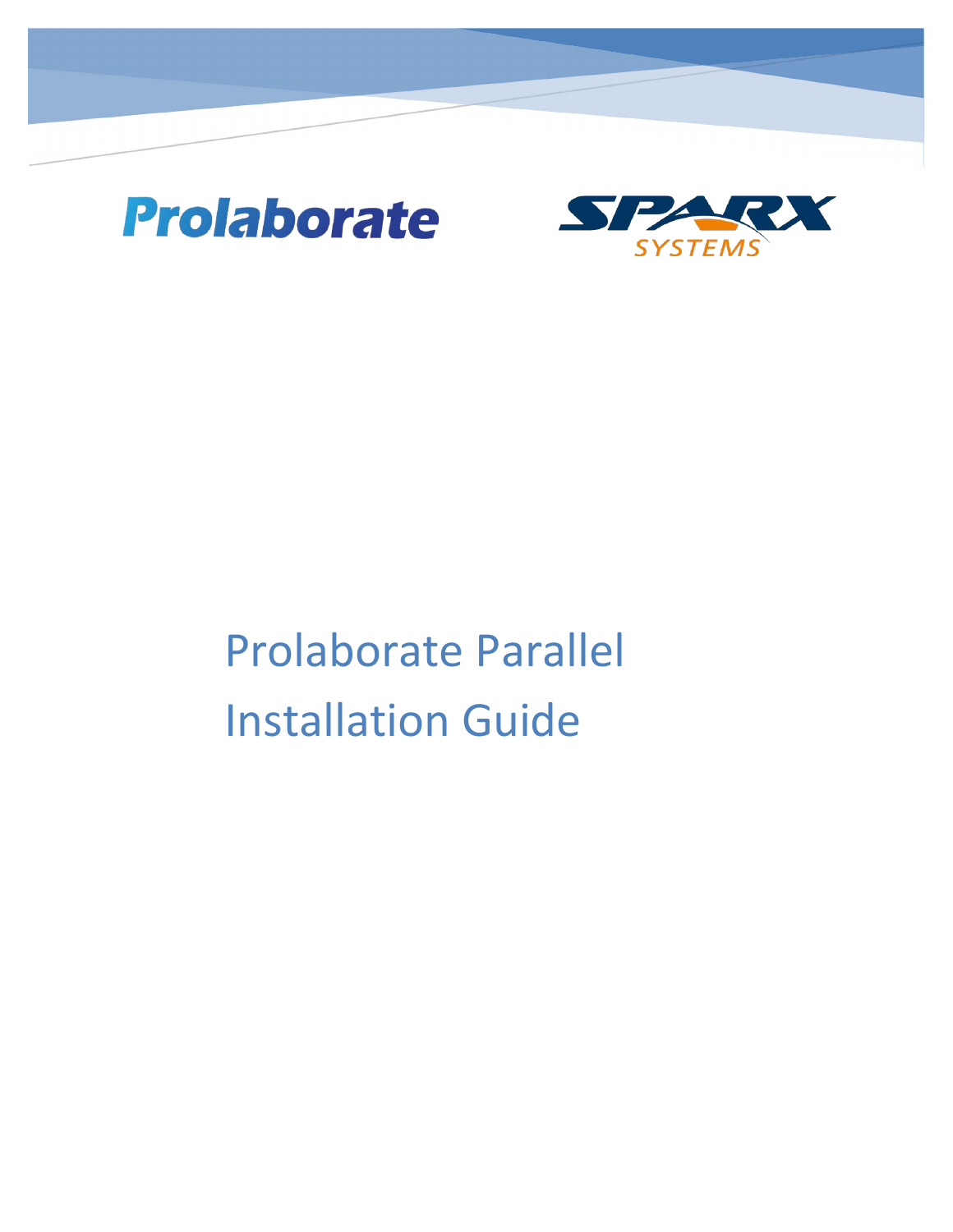# Contents

| After installing Prolaborate, users must do the following steps in order to access the Application over |
|---------------------------------------------------------------------------------------------------------|
|                                                                                                         |
|                                                                                                         |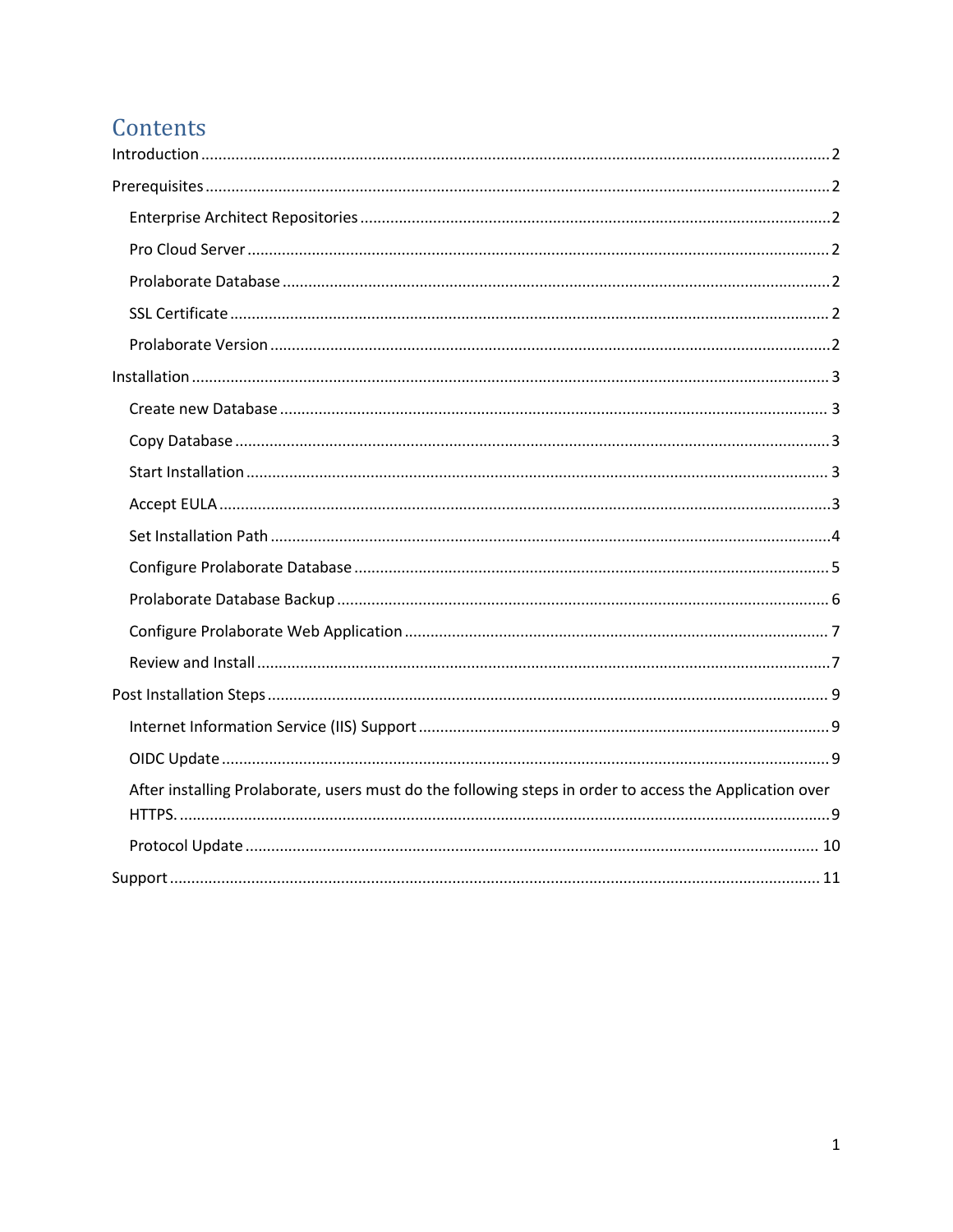## <span id="page-2-0"></span>Introduction

In this guide, we will take a look at the steps involved in setting up Prolaborate as a parallelinstallation to your current installation of version 3.x. This will help you check and try out Prolaborate 4 without impacting your current usage.

## <span id="page-2-1"></span>**Prerequisites**

#### <span id="page-2-2"></span>Enterprise Architect Repositories

The following database servers are supported as of now:

- SQL Server 2008 R2 and above
- SQL Server Express 2008 R2 and above
- MySQL Server 5.6 and 5.7

#### <span id="page-2-3"></span>Pro Cloud Server

Pro Cloud Server should be upgraded to version 4.2.66, if not done already. Click [here](https://sparxsystems.com/products/procloudserver/downloads.html) to download the installer.

#### <span id="page-2-4"></span>Prolaborate Database

The following database servers are supported:

- SQL Server 2008 R2 and above (recommended)
- SQL Server Express 2008 R2 and above
- MySQL Server 5.6 and above

The following details of the database should be readily available before the installation:

- Server Name/ IP Address
- Database name
- Username
- Password

#### <span id="page-2-5"></span>SSL Certificate

A valid SSL certificate with a domain name.

#### <span id="page-2-6"></span>Prolaborate Version

For a smooth installation, it is recommended to upgrade your current installation of Prolaborate to version 3.5. Learn more [here.](https://prolaborate.sparxsystems.com/resources/release-history/release-notes-v3?id=350)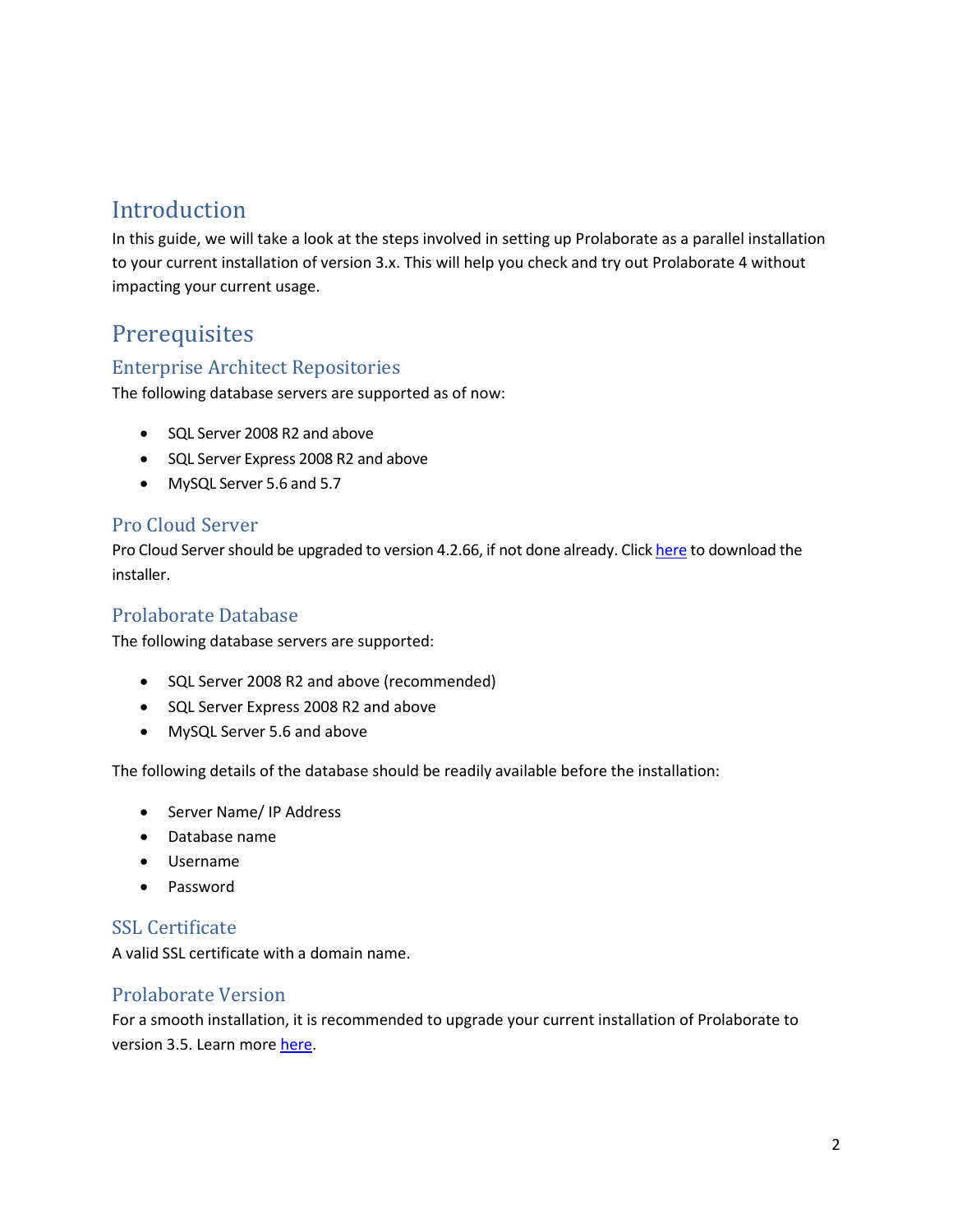## <span id="page-3-0"></span>Installation

#### <span id="page-3-1"></span>Create new Database

Create a new database for Prolaborate.

#### <span id="page-3-2"></span>Copy Database

Copy the content of the existing Prolaborate database to the newly created database

#### <span id="page-3-3"></span>Start Installation

Run *Setup.exe* as administrator.

#### Click on *Next*



#### <span id="page-3-4"></span>Accept EULA

Please accept the terms in the license agreement to proceed with the installation.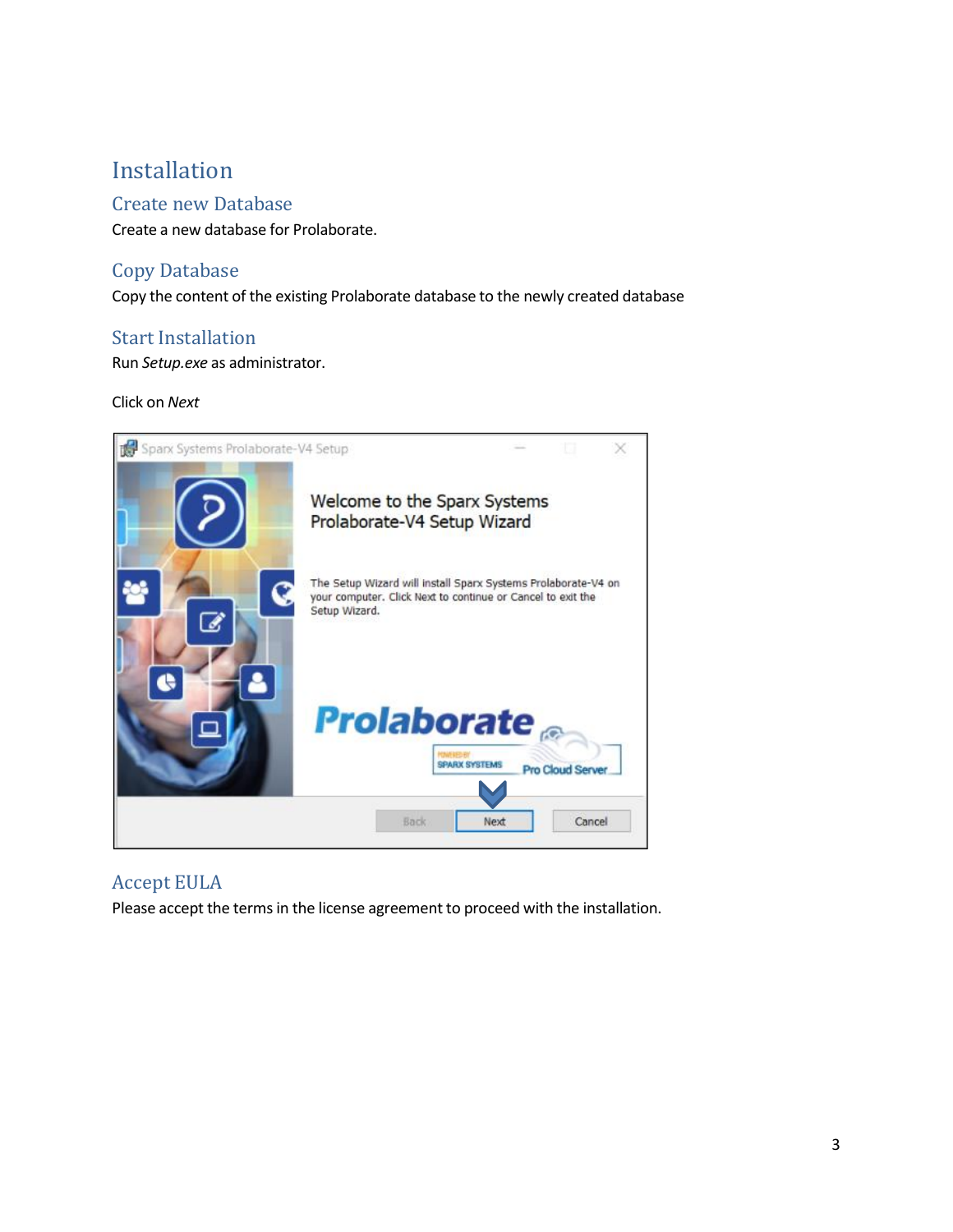| <b>End-User License Agreement</b>                                                                                                                                                              |  |  |
|------------------------------------------------------------------------------------------------------------------------------------------------------------------------------------------------|--|--|
| Please read the following license agreement carefully                                                                                                                                          |  |  |
| <b>Sparx Systems Prolaborate</b>                                                                                                                                                               |  |  |
| Copyright © 2015 - 2022 Sixth Force Solutions   Sparx Systems                                                                                                                                  |  |  |
| This is a legal agreement ("Agreement") between you ("You" or<br>"CUSTOMER") availing on-premise License and Sixth Force                                                                       |  |  |
| Solutions Pvt Ltd("Prolaborate") - "the Parties".                                                                                                                                              |  |  |
| Prolaborate offers software for viewing, sharing, updating and<br>collaborating on Enterprise Architect models (architecture,<br>process analysis specification and software design models) to |  |  |
| $\sqrt{}$ I accept the terms in the License Agreement                                                                                                                                          |  |  |

#### <span id="page-4-0"></span>Set Installation Path

Choose a path to install Prolaborate.

**Note:** Please use alternate folder name instead of using Version 3.0 folder name. It may raise folder conflict issue. And also helps to neglect data lost from existing package.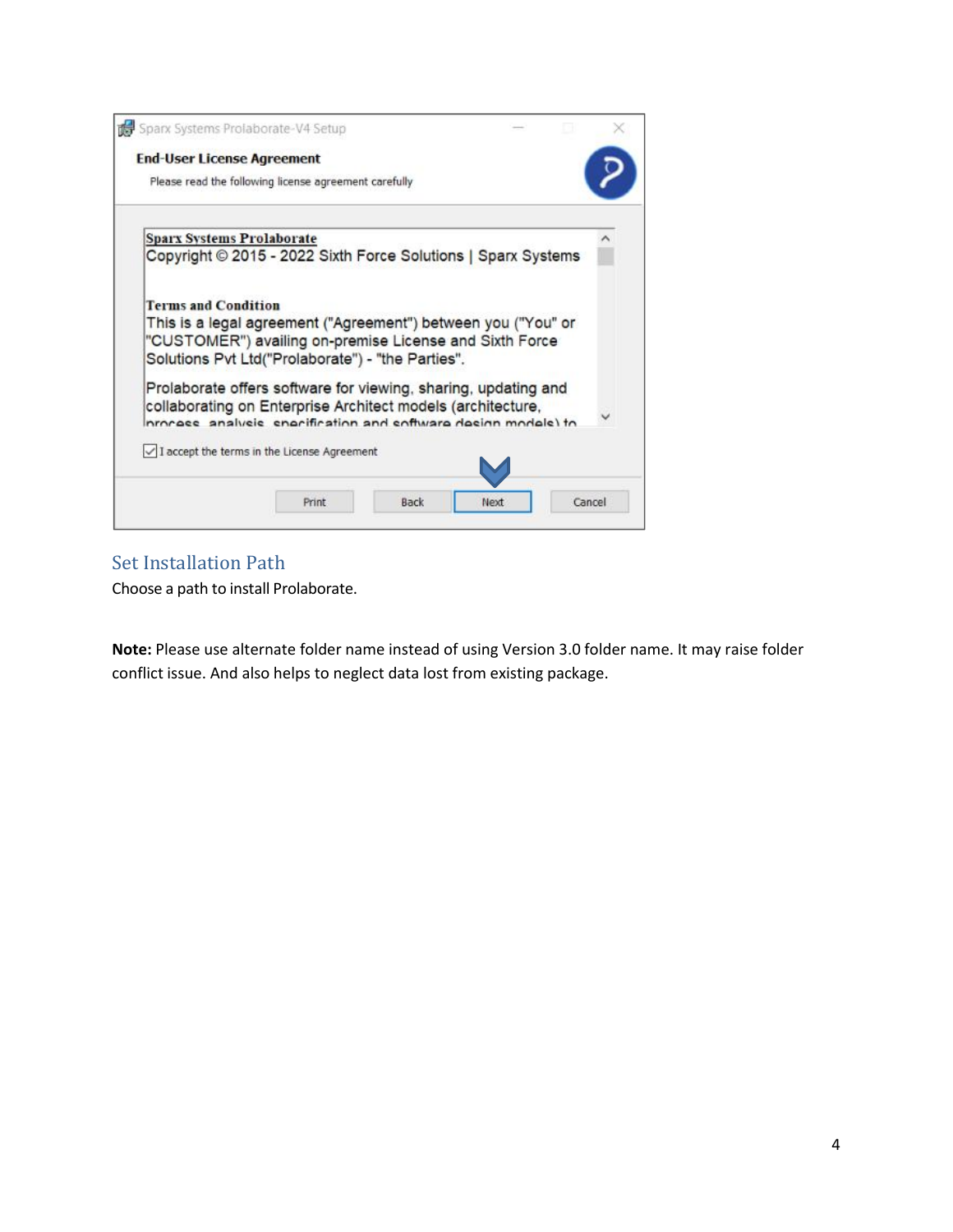| Sparx Systems Prolaborate-V4 Setup                                             |  |  |
|--------------------------------------------------------------------------------|--|--|
| <b>Destination Folder</b>                                                      |  |  |
| Click Next to install to the default folder or click Change to choose another. |  |  |
| Install Sparx Systems Prolaborate-V4 to:                                       |  |  |
| C:\Program Files (x86)\ProlaborateV4\                                          |  |  |
| Change                                                                         |  |  |
|                                                                                |  |  |
|                                                                                |  |  |
|                                                                                |  |  |
|                                                                                |  |  |
|                                                                                |  |  |

#### <span id="page-5-0"></span>Configure Prolaborate Database

Choose the Database server on which the Prolaborate database has been created. Then Choose *Run Schema*

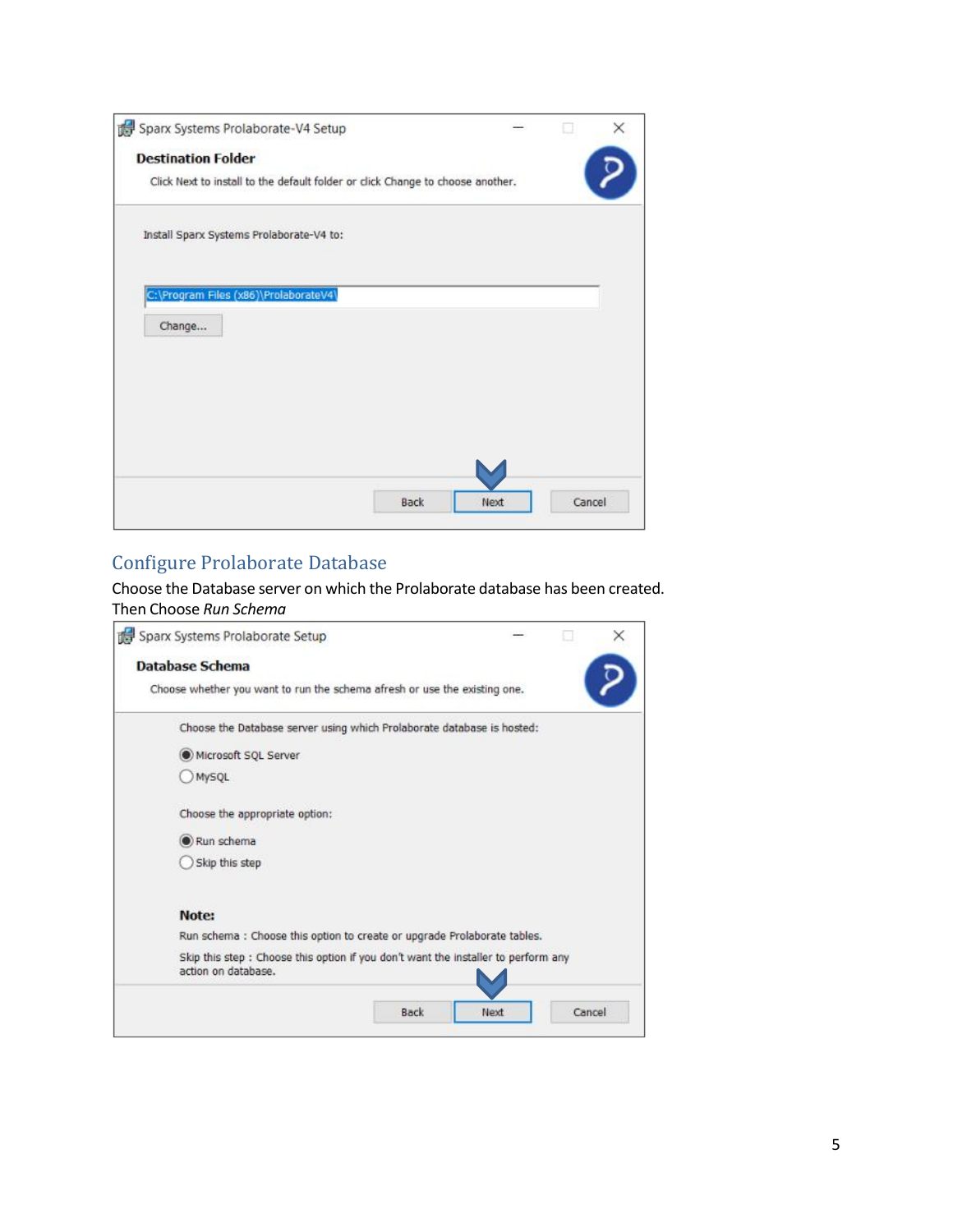Enterthe details of the **New** Prolaborate database.

| Domain Name / IP Address   |  |
|----------------------------|--|
| DESKTOP-P9V8VSR\SQLEXPRESS |  |
| Database Name:             |  |
| Prolaborate V4             |  |
| Username:                  |  |
| Sarayanan                  |  |
| Password:                  |  |
|                            |  |
|                            |  |
|                            |  |

#### <span id="page-6-0"></span>Prolaborate Database Backup Click *Next*

This step can be ignored while creating a Parallel Installation.

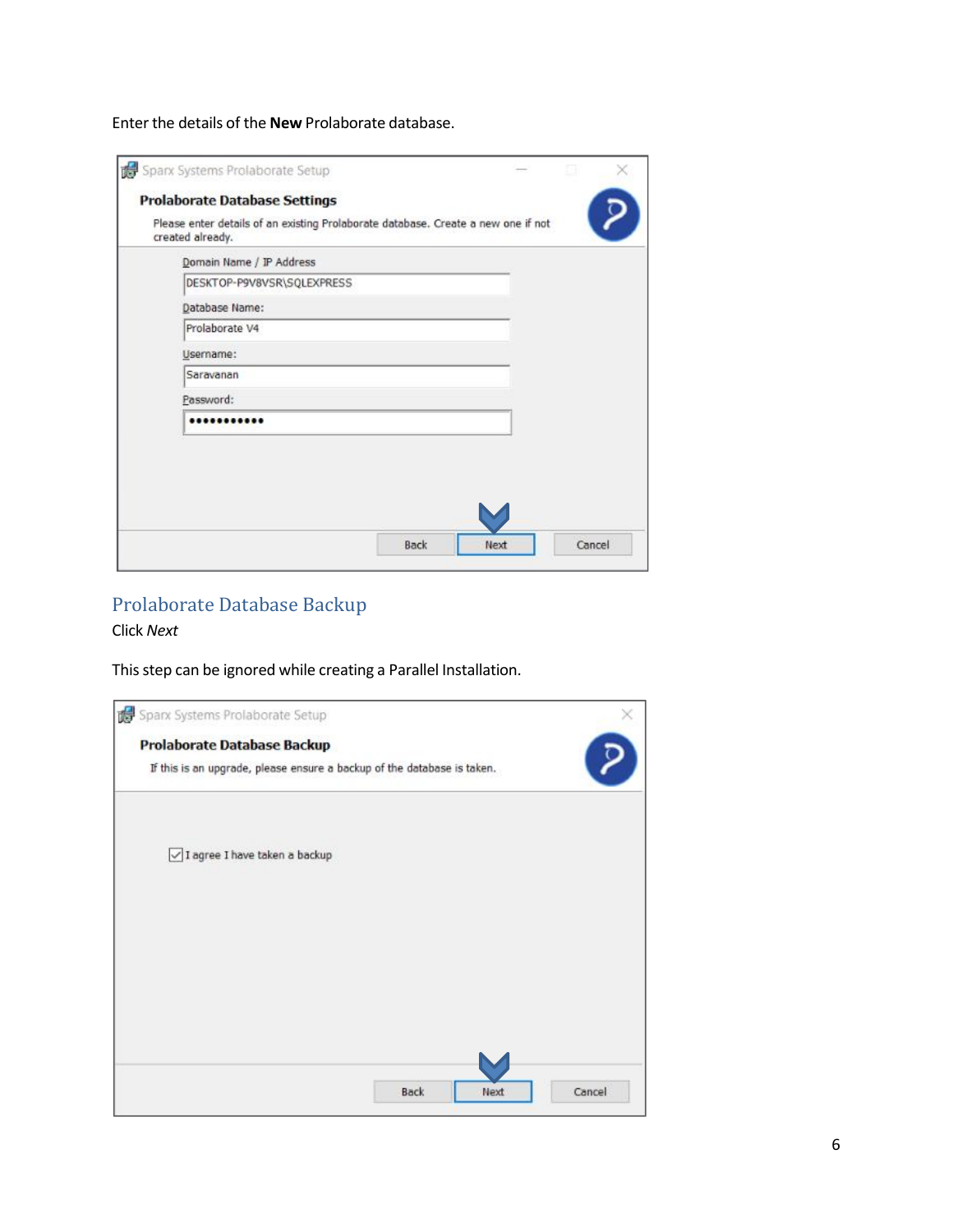## <span id="page-7-0"></span>Configure Prolaborate Web Application

Enter the IP address or domain name in *Host.* Enter a port that is not in use and open in Firewall. Enter an email address. This user will be made the super admin of Prolaborate.

| <b>Prolaborate Settings</b>                            |                                         |                   |  |  |
|--------------------------------------------------------|-----------------------------------------|-------------------|--|--|
| Please enter the details of Prolaborate Configuration. |                                         |                   |  |  |
| Host                                                   |                                         |                   |  |  |
| localhost<br>http://                                   |                                         |                   |  |  |
|                                                        |                                         |                   |  |  |
|                                                        | Port Number (This should not be in use) |                   |  |  |
|                                                        |                                         |                   |  |  |
| 80                                                     |                                         |                   |  |  |
|                                                        |                                         |                   |  |  |
|                                                        |                                         |                   |  |  |
| <b>New Login Credentials:</b>                          |                                         |                   |  |  |
| Email ID of an Admin:                                  | admin@prolaborate.com                   |                   |  |  |
|                                                        |                                         |                   |  |  |
| Password:                                              | Welcome@123                             | Copy to clipboard |  |  |

### <span id="page-7-1"></span>Review and Install

Review the information and click *Install*

Note: Write down the credentials or take a screenshot of this page for later reference.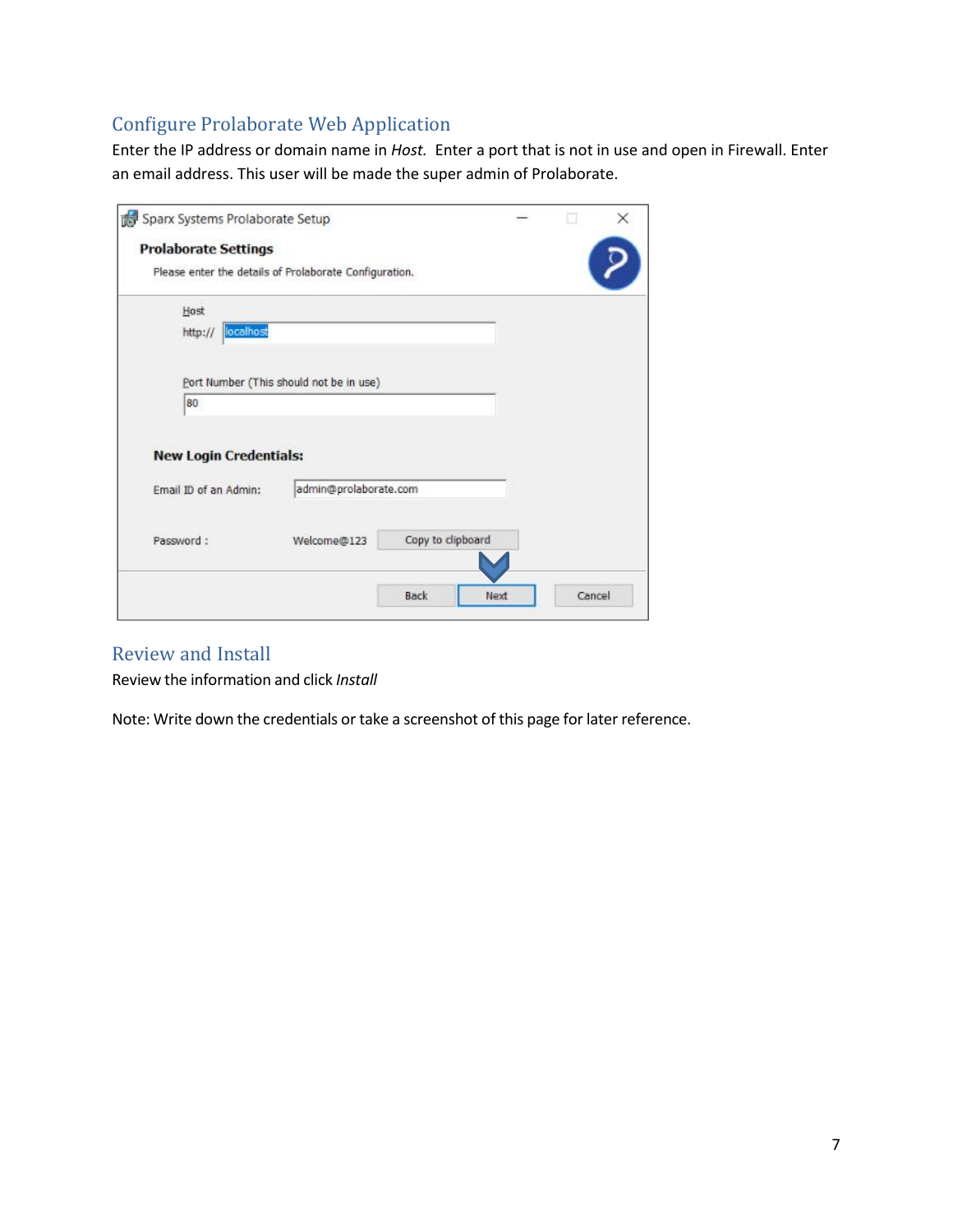

#### Once the installation is completed successfully, the following page will appear. Click *Finish*

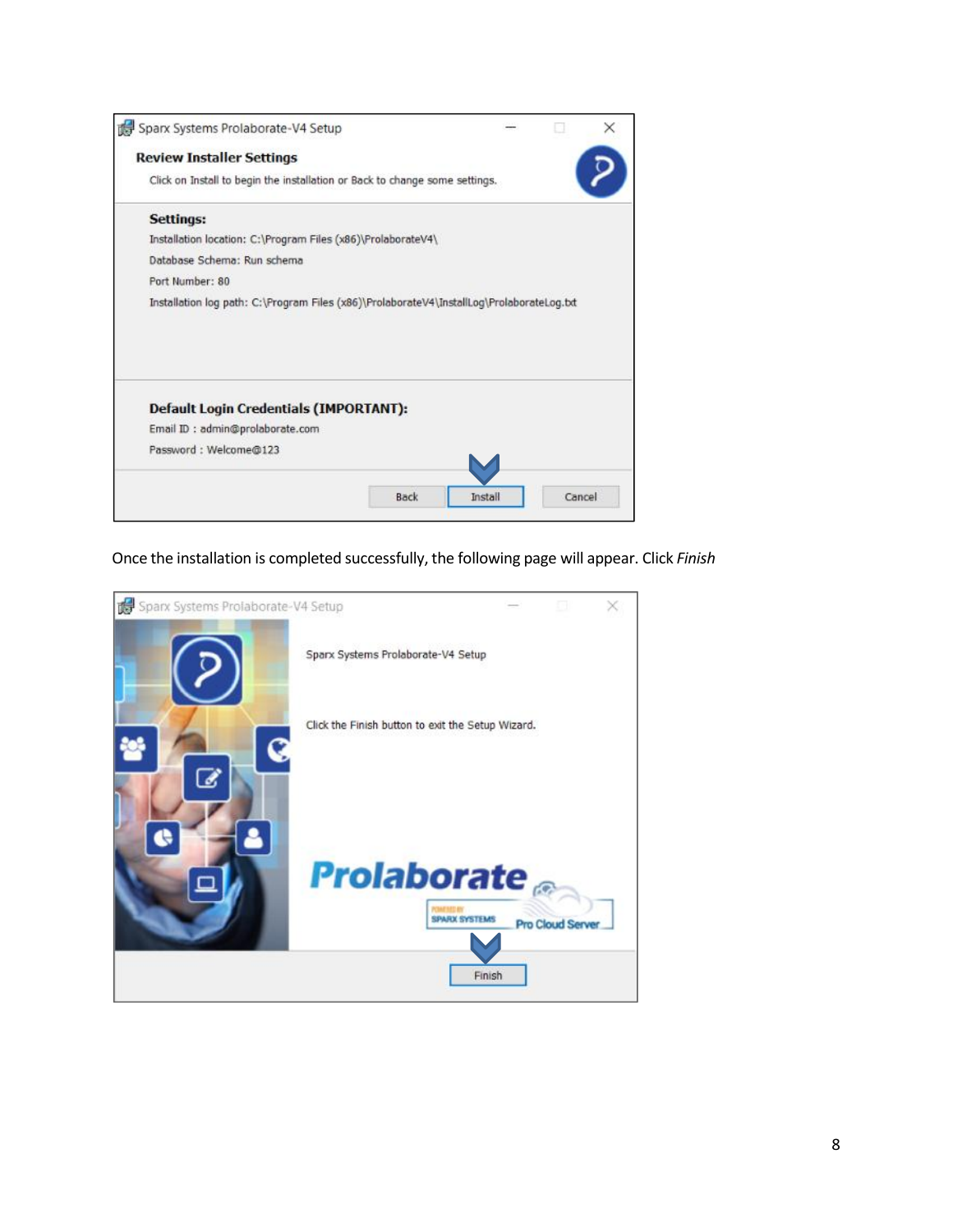## <span id="page-9-0"></span>Post Installation Steps

## <span id="page-9-1"></span>Internet Information Service (IIS) Support

The V4 application does not require an IIS manager to perform in Version 4. We upgraded the Config file, and it completed all of the manual work that required manual installation of IIS, and the user may access the web application through the domain that was specified during the installation phase **Configure Prolaborate.**

#### [http://\(domainname\)](http://(domainname))

Ex: http://localhost

#### <span id="page-9-2"></span>OIDC Update

<span id="page-9-3"></span>After installing Prolaborate, users must do the following steps in order to access the Application over HTTPS.

Open the application by entering the admin login credentials at the URL listed below.

#### [http://\(domainname\)/Applications/Admin](http://domainname/Applications/Admin)

| <b>Prolaborate</b>                                            |                                                        |                           |                   |
|---------------------------------------------------------------|--------------------------------------------------------|---------------------------|-------------------|
| Portal Settings / Integrated Applications - Access Management | <i>eff</i> Integrated Applications - Access Management |                           | + Add Application |
| Name                                                          | Application ID                                         | Regenerate Security Token | Actions           |
| Prolaborate SPA                                               | Prolaborate-spa                                        |                           | Edit Pelete       |

#### Click the *Edit* button.

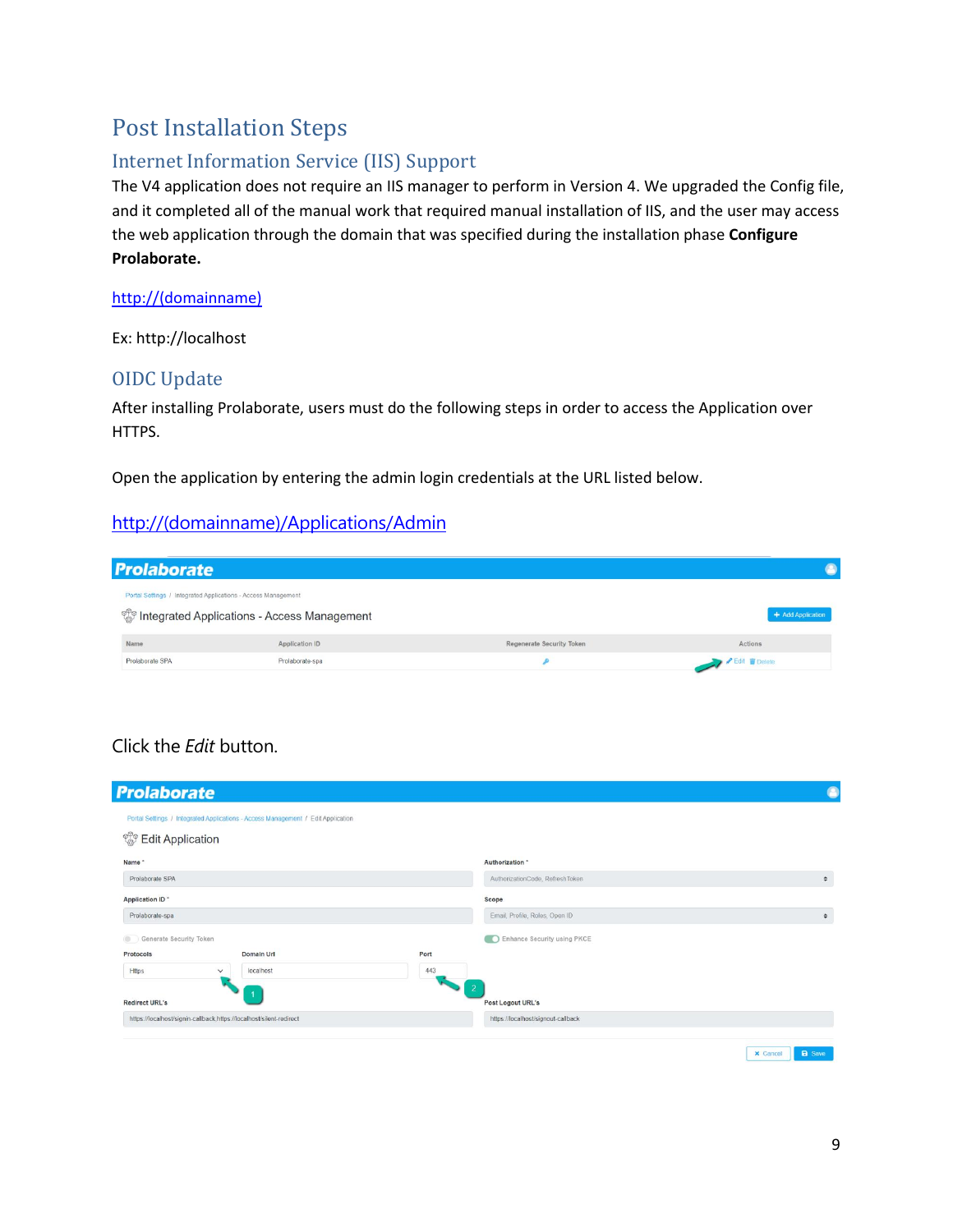Change Protocol into HTTPS and also change the Respective Port number. Then *Click* Save Button.

Now that information is automatically updated in the OIDC table from the prolaborate database.

### <span id="page-10-0"></span>Protocol Update

Users who want to run their application using HTTPS protocol in the sense have to do the following steps manually.

Please use this below-mentioned path to get Prolaborate Management

C:\Program Files (x86)\ProlaborateV4\ProlaborateManagement

Run *Prolaborate Management* as a Administrator.

Click *Manage Configuration*

Select *WebApp*

Choose SSL certificate using browse icon

Enter the respective password for the certificate.

Select *Use Https* check box.

Click *Save.*